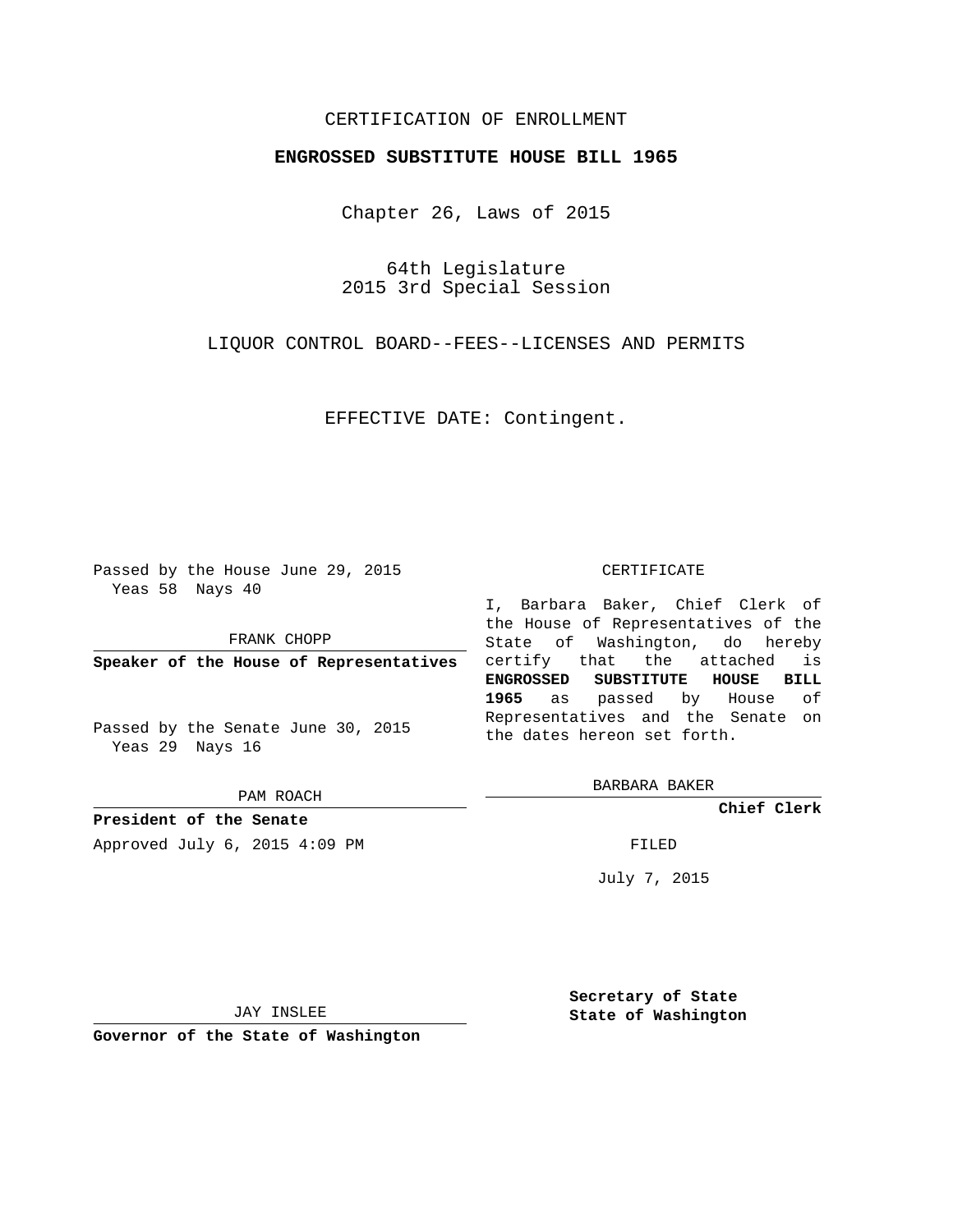## **ENGROSSED SUBSTITUTE HOUSE BILL 1965**

Passed Legislature - 2015 3rd Special Session

**State of Washington 64th Legislature 2015 Regular Session**

**By** House Appropriations (originally sponsored by Representatives Hudgins and Ormsby; by request of Liquor Control Board)

READ FIRST TIME 02/27/15.

 AN ACT Relating to a temporary additional fee on licenses and permits issued by the Washington state liquor control board; adding a new section to chapter 66.08 RCW; creating new sections; providing a contingent effective date; and providing expiration dates.

BE IT ENACTED BY THE LEGISLATURE OF THE STATE OF WASHINGTON:

 NEW SECTION. **Sec. 1.** (1) A nonrefundable additional fee is imposed on all applications and renewals of licenses and permits relating to spirits, wine, and beer required under chapters 66.20 and 66.24 RCW, with the exception of license issuance fees of seventeen percent of revenues owed by spirits retail licensees under RCW 66.24.630(4)(a), and the five to ten percent license issuance fee for spirits distributors under RCW 66.24.055(3). The fee applies to all applications and license modifications received on or after the effective date of this section and renewals where the date of license expiration is on or after June 30, 2015. The fee is equal to six and two tenths percent of the licensing or permit fee due under chapters 66.20 and 66.24 RCW. If the fee is not a whole dollar amount, the fee must be rounded up to the next whole dollar.

19 (2) This section expires June 30, 2017.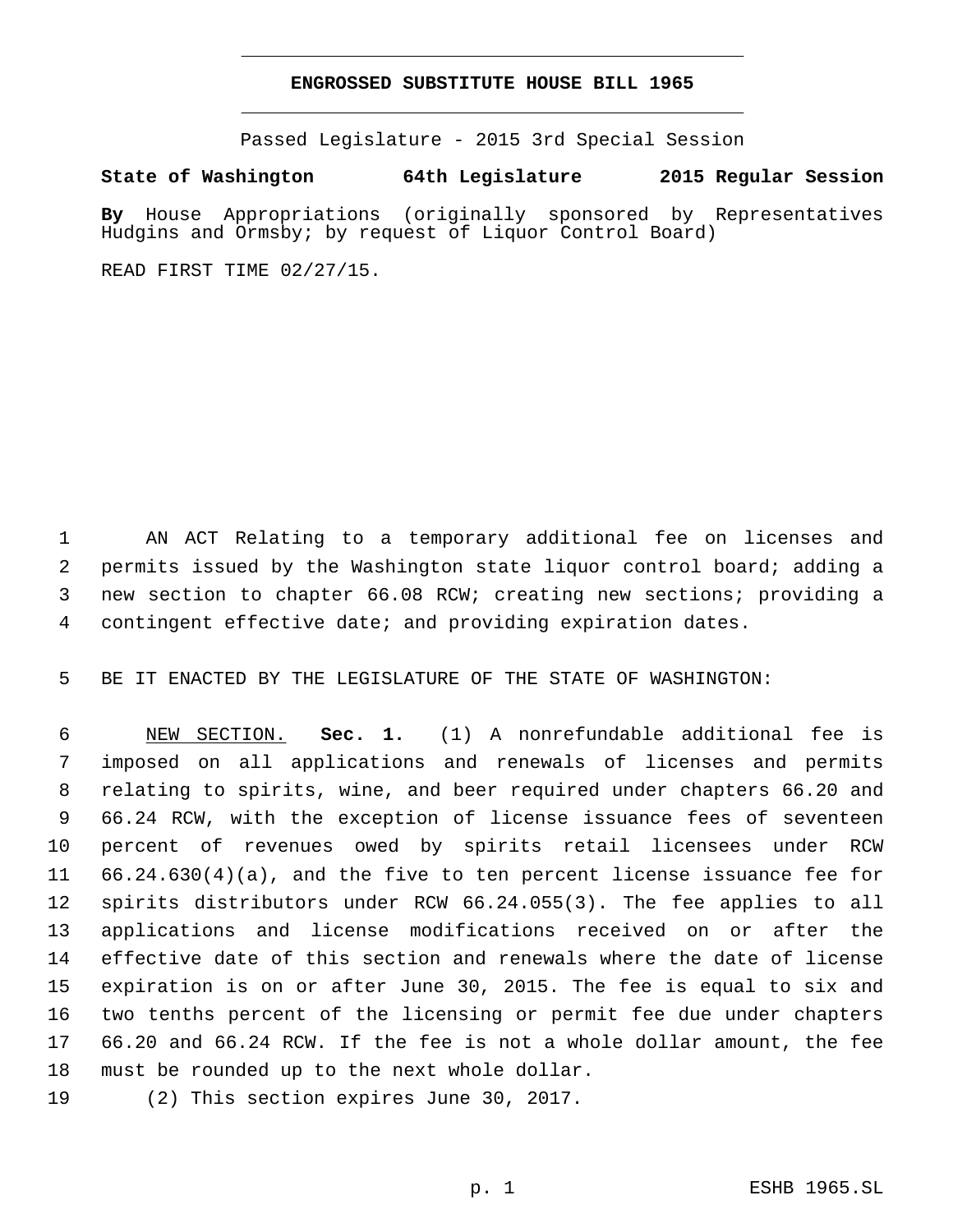NEW SECTION. **Sec. 2.** (1) Beginning on the effective date of this act, a nonrefundable additional fee is imposed on all applications and renewals of licenses relating to marijuana required under chapter 69.50 RCW. The fee applies to all applications and license modifications received on or after the effective date of this section and renewals where the date of license expiration is on or after June 30, 2015. The fee is equal to six and two tenths percent of the licensing or permit fee otherwise due under chapter 69.50 RCW. If the fee is not a whole dollar amount, the fee must be rounded up to the next whole dollar.

11 (2) This section expires June 30, 2017.

 NEW SECTION. **Sec. 3.** A new section is added to chapter 66.08 13 RCW to read as follows:

 (1) The licensing and enforcement system modernization project account is created in the custody of the state treasurer. All receipts from sections 1 and 2 of this act must be deposited into the account. Expenditures from the account may be only used for the expenses of replacing and modernizing the board's licensing, enforcement, and imaging system. The expenditures may be expended for automation of licenses and permits, electronic payments, data warehousing, project management and system testing, consulting, contracting, and staff time, and any necessary data conversion, software, hardware, and related equipment costs. Before making expenditures from the account, the board must conduct a thorough business process examination to ensure the new system provides efficient and effective service delivery. As part of the examination, the board must evaluate and articulate how any new system procurement serves the current and future needs of the internal and external stakeholders, the customers, and the public. Only the director of the board or the director's designee may authorize expenditures from the account. The account is subject to allotment procedures under chapter 43.88 RCW, but an appropriation is not required for expenditures.

33 (2) This section expires June 30, 2019.

 NEW SECTION. **Sec. 4.** (1) This act takes effect only if, by June 30, 2016, the licensing and enforcement modernization project has received a funding allocation from the information technology pool appropriated in chapter . . ., Laws of 2015 3rd sp. sess. (omnibus operating appropriations act).